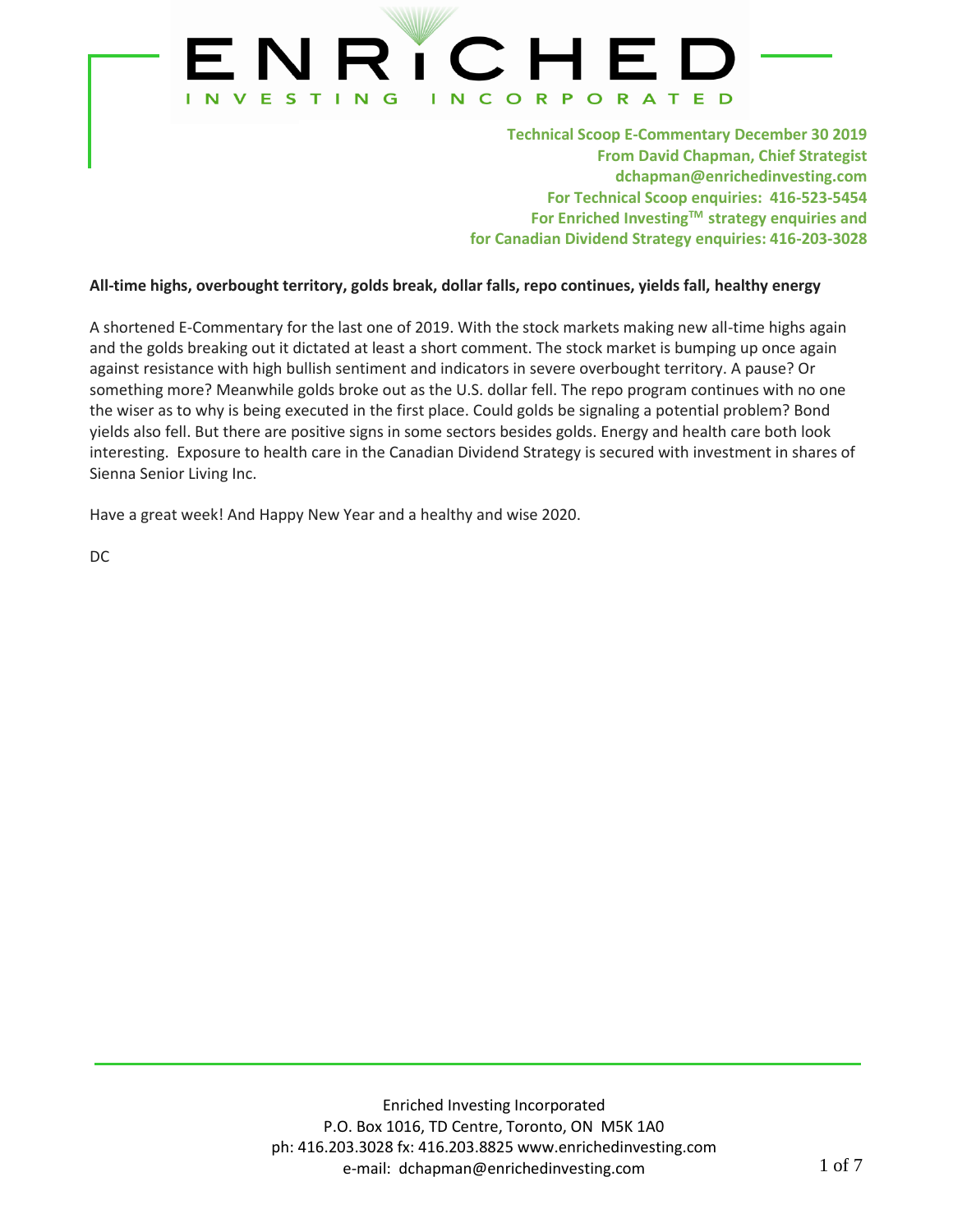

**"Hope smiles from the threshold of the year to come, whispering, 'It will be happier.'"** 

– Alfred Lord Tennyson, Baron, British poet, Poet Laureate of Great Britain and Ireland during Queen Victoria's reign, 1809-1892

**"Tomorrow is the first blank page of a 365-page book. Write a good one."**

- Brad Paisley, American country music singer, songwriter, b. 1972

**"Your success and happiness lies in you. Resolve to keep happy, and your joy and you shall form an invincible host against difficulties."**

- Helen Keller, American author, political activist, lecturer, first blind-deaf person to earn a B.A., 1880- 1968



**Source:** [www.stockcharts.com](http://www.stockcharts.com/)

The stock markets keep chugging higher. Once again, the records keep falling as the S&P 500 jumped another 0.6% this Christmas shortened week and once again made a new all-time high. So did the Dow Jones Industrials (DJI), up 0.7% this past week, and the NASDAQ, up 0.9% this week. But in a continuing divergence with the DJI, the Dow Jones Transportations (DJT) is nowhere near its all-time high set in September 2018. The DJT also remains below highs made in November 2019. The DJT gained 0.3% this past week. This is a significant divergence that should not be ignored. Dow Theory says the indices must confirm each other. The failure of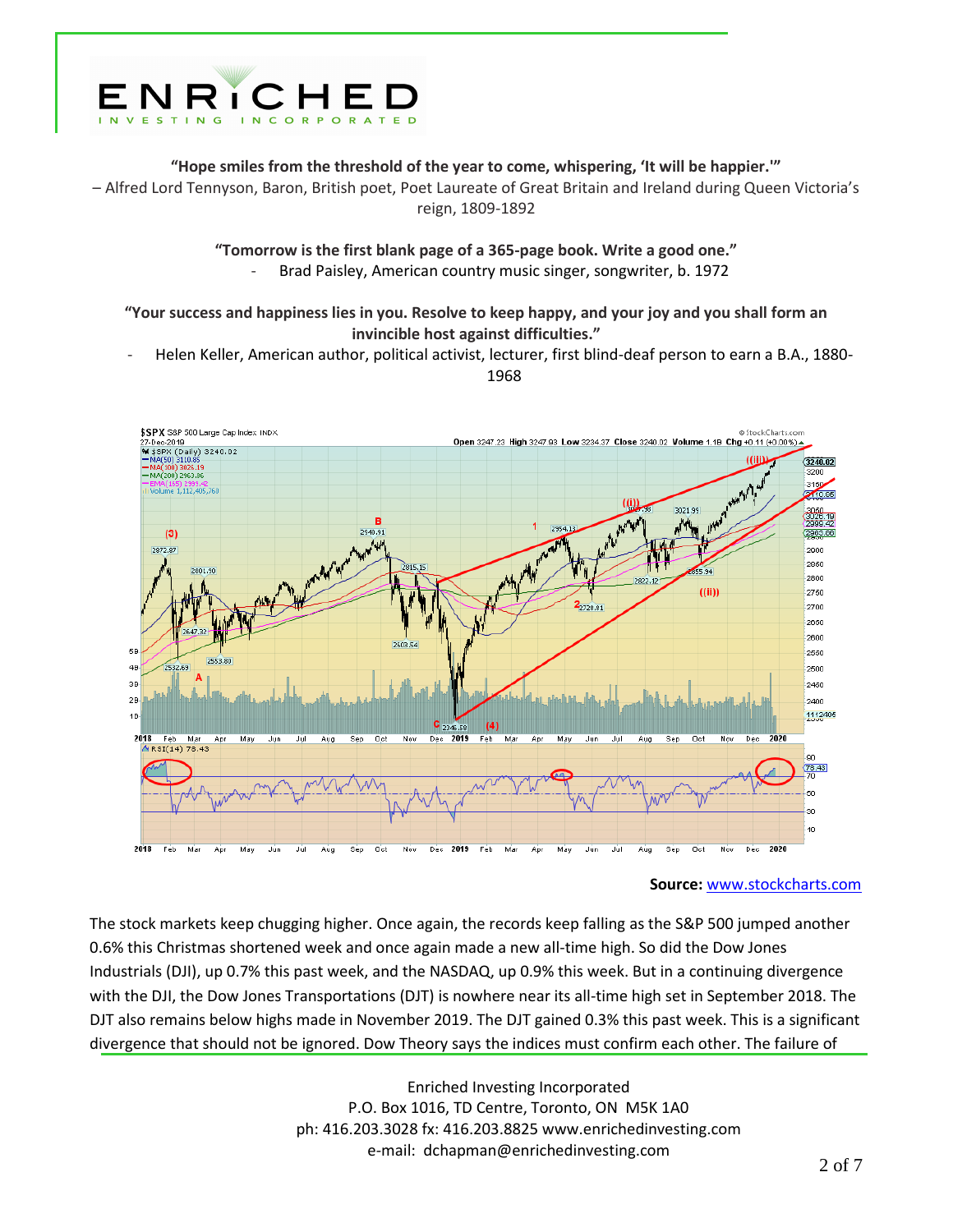## ENRICHED

the DJT to confirm the DJI is a major failing. In another divergence, the S&P 600 small cap index failed to make a new high and lost 0.4% on the week. The S&P 600 is also nowhere near its all-time high set in August 2018.

Elsewhere this past week, the TSX Composite struggled to a new all-time high, gaining 0.3% but the TSX Venture Exchange (CDNX) showed some life, gaining 2.7% and is now positive on the year. In Europe, the London FTSE was up 1.1%, the Paris CAC 40 gained 0.3% making new all-time highs, and the German DAX was up 0.1%, also making new all-time highs. In Asia, China's Shanghai Index (SSEC) was flat on the week and the Tokyo Nikkei Dow was down 0.1%. The World MSCI Index did make new 52-week highs but not new all-time highs as it gained 0.8%.

The S&P 500 is hitting the top of what may be an ascending wedge triangle. All other potential triangles, wedges and channels have failed. This is a potential new wedge triangle that could be forming. This suggests there is potential for the market to stall here. Friday's action saw the market gap higher on the open, then reverse and eventually close well off the highs, but still be up marginally on the day. The RSI has now hit over 70, closing at 78. This is in overbought territory and every time we saw the RSI over 70 it eventually led to a drop. This doesn't mean it could happen this coming week, but it does suggest caution going forward. The wedge triangle breaks down under 3,050 and confirmation would come with a breakdown under 2,950.

Other signs we could be at or close to a top is a sentiment indicator (which we were unable to copy) that showed what the smart money and the so-called dumb money were doing. The smart money peaked in August 2019 and has been falling steadily since October. This suggests that the smart money is getting out. The socalled dumb money did the opposite and has been rising since October. Bullish sentiment is also quite high. The S&P 500 high low index is at 100 which is as bullish as it gets. None of this says that the market is about to fall; however, in the past when the RSI was trading consistently over 70, coupled with very high bullish sentiment, it usually signaled at least a temporary top. As noted, we only break down under 3,050 and confirm under 2,950.

Despite the S&P 500 and the major North American indices (and European indices) looking toppy, we do note some that may be poised to break out to the upside. China's stock indices appear poised to break out or are in the process of breaking out. So, we could see some funds flow out of North America to China. With the U.S. dollar starting to fall, it may be there are expectations that the Chinese yuan could perform better. Gold and the gold stocks have broken out in the past week and could begin a fresh wave to the upside. Other areas that look promising as we go into 2020 are the energy sector and the health care sector. As well, the Japanese yen looks poised to move higher which could be positive for the Japanese stock indices.

The records are falling but there are numerous caution signs flashing. Could be wise to heed them until the dust at least clears.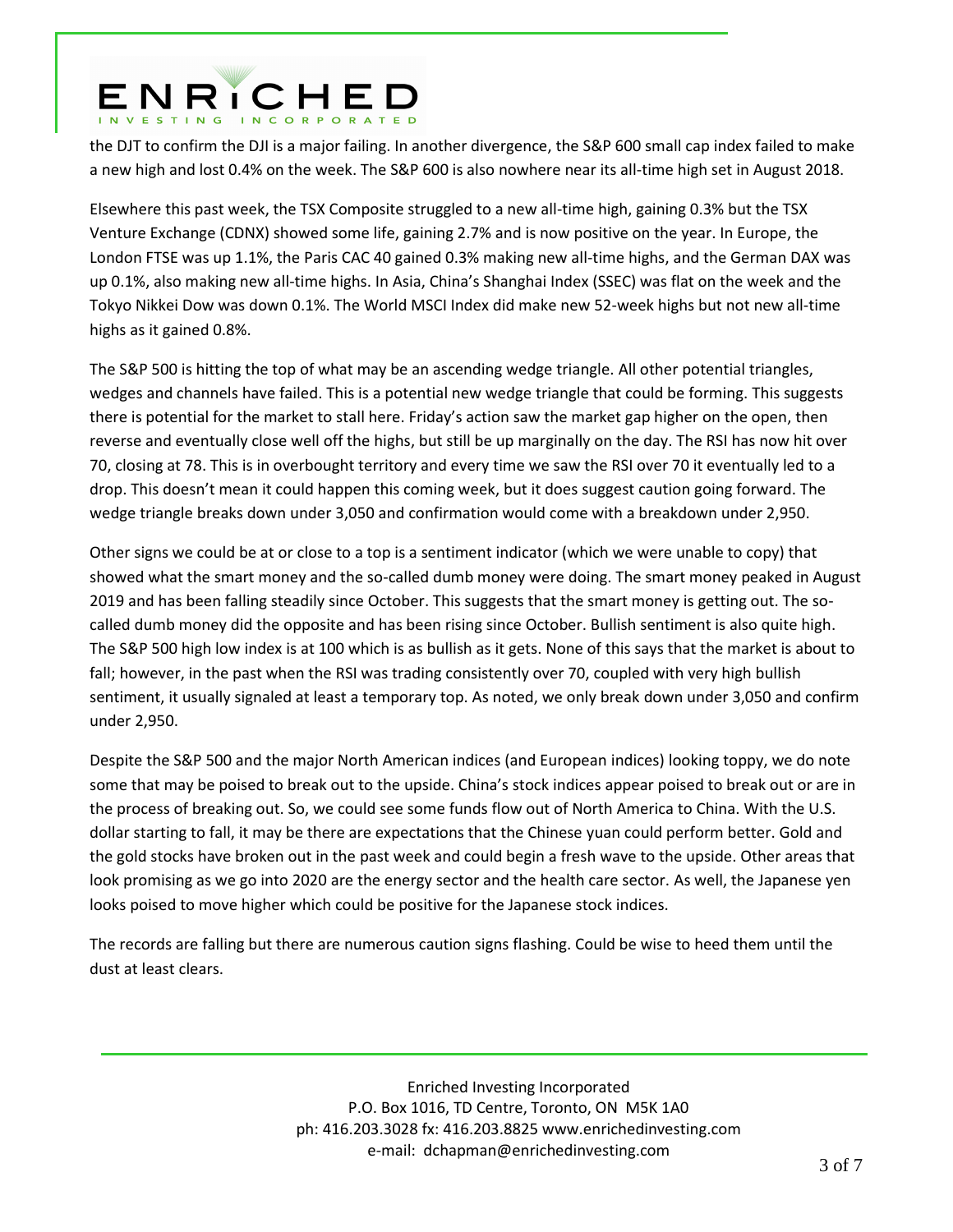

#### **Source:** [www.stockcharts.com](http://www.stockcharts.com/)

If the stock markets are looking toppy, gold and the precious metals are looking the opposite. This past week, both gold and silver broke out of corrective channels. Gold gained 2.5% on the week while silver was up 4.6%. Platinum also gained 2.3% while palladium bounced back, gaining 4%. The gold stocks enjoyed a banner week as the Gold Bugs Index (HUI) made new 52-week highs, gaining 8.2% while the TSX Gold Index (TGD) was up 6.0% but remaining short of new 52-week highs. The gold stocks have enjoyed a banner year with the HUI up 47.9% and the TGD up 38.8% thus far this year with only a couple of days to go. The junior exploration market has not fared as well but with the producers rising at some point the juniors will come to life as well.

A catalyst was the falling US\$ Index that was down 0.7% on the week, breaking support under 97. The euro gained 0.9% and appears poised to move higher, the Swiss franc was up 0.7%, while the U.K. pound sterling was also up 0.7%. The Canadian dollar gained 0.7% as well while the Japanese yen was flat on the week. Another catalyst for gold was the repo program. We suspect the repo program is helping to fuel the stock market as the recent gains have largely coincided with the escalation of the program. The funds are not going out in loans; instead, they are moving into speculation in the stock market. Gold may now be realizing there is a major problem out there and as a result there is a flight to the safety of bonds and gold. The U.S. 10-year Treasury note did fall 4 bp this past week to 1.88%. But the big winner was gold, silver, and the gold stocks. The gold stocks also broke out of corrective channels this past week.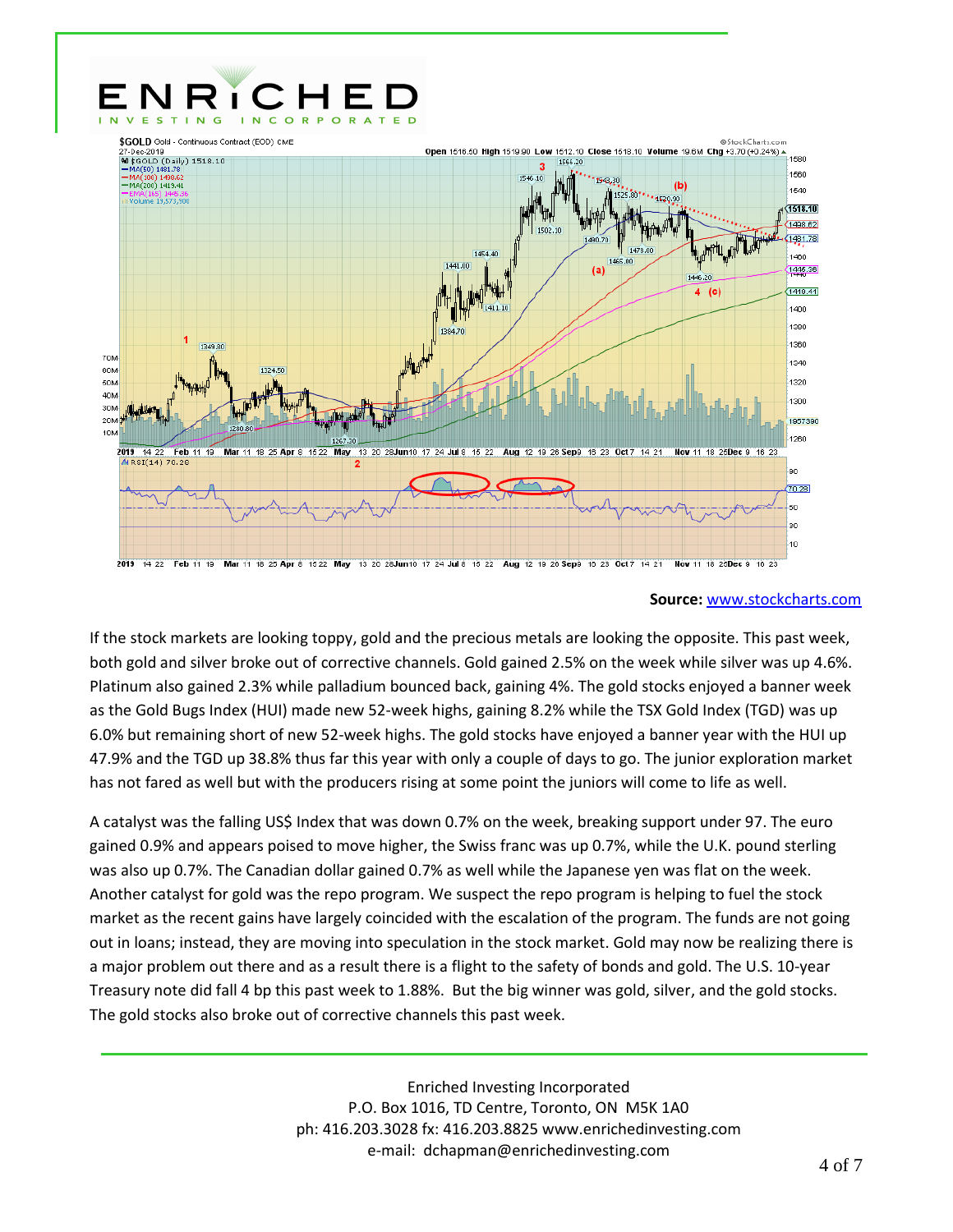

Gold's potential target is up to \$1,605 while silver is suggesting a move to \$20.50. Confirmation for gold comes with successive closes over \$1,525 while silver needs to close firmly over \$18.35. The gold stocks have further potential to the upside as well with the HUI potentially targeting up to 265 and the TGD up to 295. Higher targets could be seen.

Gold's RSI is marginally over 70 now, but silver and the gold indices remain below 70. This suggests to us that further gains should be possible in the coming weeks. Seasonals are positive into February. A significant move could be underway.

(Markets & Trends on the next page)

**Copyright David Chapman, 2019**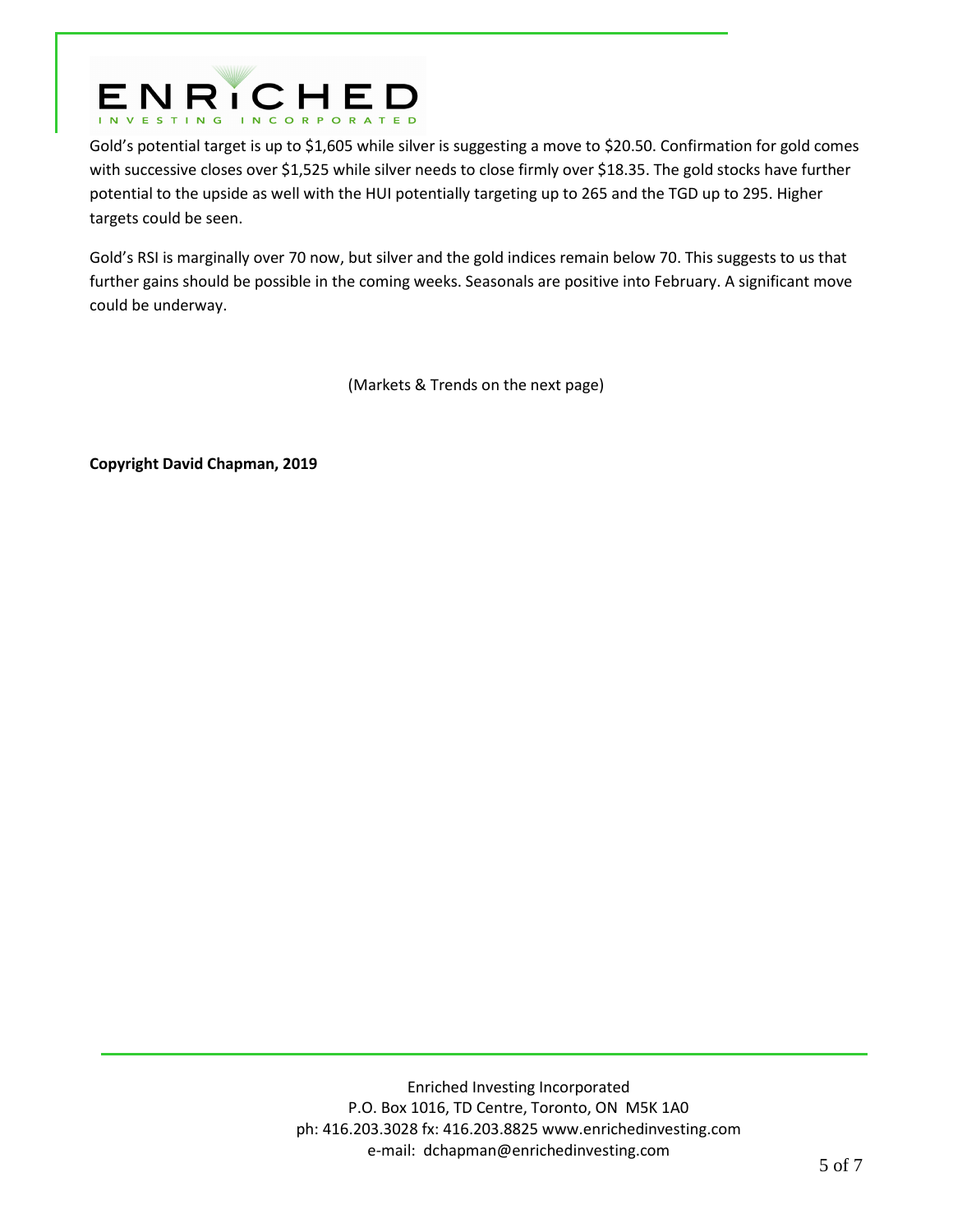

## **About MARKETS AND TRENDS**

|                                     |                    |                          | % Gains (Losses) |             | <b>Trends</b>         |                          |                     |
|-------------------------------------|--------------------|--------------------------|------------------|-------------|-----------------------|--------------------------|---------------------|
|                                     | Close<br>Dec 31/18 | Close<br>Dec 27/19       | Week             | <b>YTD</b>  | Daily (Short<br>Term) | Weekly<br>(Intermediate) | Monthly (Long Term) |
| <b>Stock Market Indices</b>         |                    |                          |                  |             |                       |                          |                     |
| S&P 500                             | 2,506.85           | 3,240.02<br>(new highs)  | 0.6%             | 29.3%       | up                    | up                       | up (topping)        |
| Dow Jones Industrials               | 23,327.46          | 28,645.26<br>(new highs) | 0.7%             | 22.8%       | up                    | up                       | up (topping)        |
| Dow Jones Transports                | 9,170.40           | 10,936.70                | 0.3%             | 19.3%       | up                    | up                       | up (weak, topping)  |
| NASDAQ                              | 6,635.28           | 9,006.62<br>(new highs)  | 0.9%             | 35.7%       | up                    | up                       | up (topping)        |
| S&P/TSX Composite                   | 14,322.86          | 17,168.21<br>(new highs) | 0.3%             | 19.9%       | up                    | up                       | up (topping)        |
| S&P/TSX Venture (CDNX)              | 557.20             | 563.58                   | 2.7%             | 1.2%        | up                    | down                     | down                |
| S&P 600                             | 844.94             | 1,018.87                 | (0.4)%           | 20.6%       | up                    | up                       | up (topping)        |
| MSCI World Index                    | 1,710.88           | 2,040.34<br>(new highs)  | 0.8%             | 19.3%       | up                    | up                       | up                  |
| <b>NYSE Bitcoin Index</b>           | 3,769.99           | 7,183.52                 | 0.1%             | 90.5%       | down                  | neutral                  | up (weak)           |
| <b>Gold Mining Stock Indices</b>    |                    |                          |                  |             |                       |                          |                     |
| Gold Bugs Index (HUI)               | 160.58             | 237.45 (new<br>highs)    | 8.2%             | 47.9%       | up                    | up                       | up                  |
| TSX Gold Index (TGD)                | 186.74             | 259.21                   | 6.0%             | 38.8%       | up                    | up                       | up                  |
| <b>Fixed Income Yields/Spreads</b>  |                    |                          |                  |             |                       |                          |                     |
| U.S. 10-Year Treasury yield         | 2.69               | 1.88                     | (2.1)%           | $(30.1)\%$  |                       |                          |                     |
| Cdn. 10-Year Bond yield             | 1.96               | 1.60                     | (1.2)%           | (18.4)%     |                       |                          |                     |
| <b>Recession Watch Spreads</b>      |                    |                          |                  |             |                       |                          |                     |
| U.S. 2-year 10-year Treasury spread | 0.21               | 0.29                     | (3.3)%           | 38.1%       |                       |                          |                     |
| Cdn 2-year 10-year CGB spread       | 0.10               | $-0.07$                  | (75.0)%          | $(170.0)\%$ |                       |                          |                     |
| <b>Currencies</b>                   |                    |                          |                  |             |                       |                          |                     |
| US\$ Index                          | 95.73              | 96.55                    | (0.7)%           | 0.9%        | down                  | down                     | up (weak)           |
| Canadian \$                         | 0.7350             | 0.7660                   | 0.7%             | 4.2%        | up                    | up                       | neutral             |
| Euro                                | 114.58             | 111.75                   | 0.9%             | (2.5)%      | up                    | neutral                  | down (weak)         |
| Swiss Franc                         | 101.88             | 102.55                   | 0.7%             | 0.7%        | up                    | up                       | neutral             |
| <b>British Pound</b>                | 127.50             | 130.80                   | 0.7%             | 2.6%        | up                    | up                       | up (weak)           |
| Japanese Yen                        | 91.24              | 91.35                    | flat             | 0.1%        | down                  | down (weak)              | up (weak)           |
| <b>Precious Metals</b>              |                    |                          |                  |             |                       |                          |                     |
| Gold                                | 1,281.30           | 1,518.10                 | 2.5%             | 18.5%       | up                    | up                       | up                  |
| Silver                              | 15.54              | 17.94                    | 4.6%             | 15.4%       | up                    | up                       | up                  |
| Platinum                            | 795.90             | 956.60                   | 2.3%             | 20.2%       | up                    | up                       | up (weak            |
| <b>Base Metals</b>                  |                    |                          |                  |             |                       |                          |                     |
| Palladium                           | 1,197.20           | 1,881.20                 | 4.0%             | 57.1%       | up                    | up                       | up                  |
| Copper                              | 2.63               | 2.829                    | 0.8%             | 7.6%        | up                    | up                       | neutral             |
| <b>Energy</b>                       |                    |                          |                  |             |                       |                          |                     |
| WTI Oil                             | 45.41              | 61.72                    | 0.9%             | 35.9%       | up                    | up                       | up (weak)           |
| <b>Natural Gas</b>                  | 2.94               | 2.23                     | (4.3)%           | $(24.2)\%$  | down                  | down                     | down                |

**Source:** [www.stockcharts.com](http://www.stockcharts.com/)**, David Chapman**

**Note:** For an explanation of the trends, see the glossary at the end of this article. New highs/lows refer to new 52-week highs/lows.